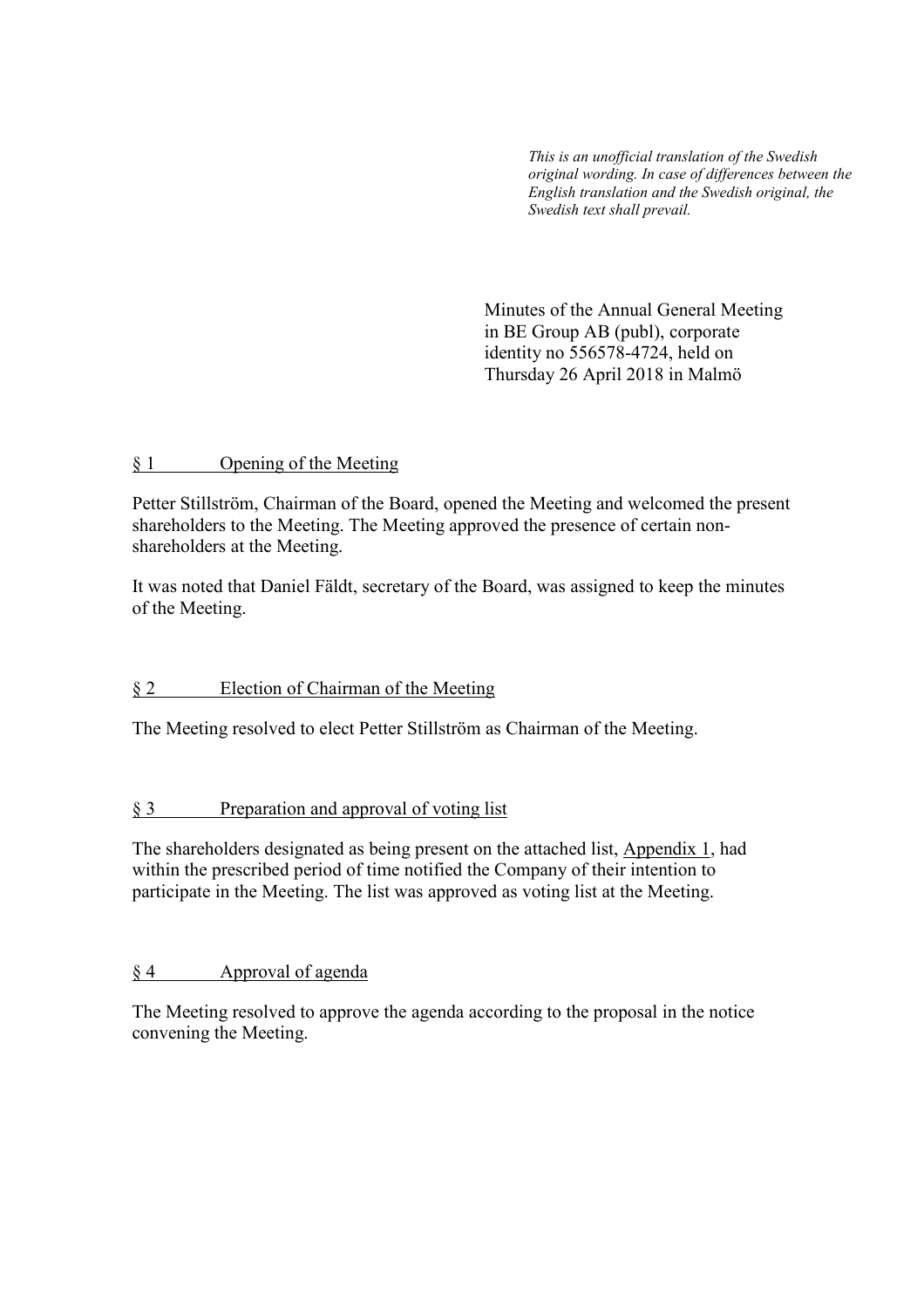# § 5 Election of one person to approve the minutes

Torbjörn Clementz was appointed to approve the minutes together with the Chairman.

# § 6 Determination of compliance with the rules of convocation

It was informed that a notice convening the Meeting had been inserted in Post- och Inrikes Tidningar (*the "Swedish Official Gazette"*) and published on the Company's website on 28 March 2018 and that advertisements regarding the convening notice had been inserted in Svenska Dagbladet and Sydsvenskan on the same date. The Meeting was declared to be duly convened.

§ 7 Presentation of a) the annual report and the Auditor's report and the consolidated financial statements and the group Auditor's report, b) the Board of Directors' proposal for disposition of the Company's result, and c) statement by the Auditor whether applicable guidelines for remuneration to senior executives has been complied with

It was informed that the annual report of the Company and the group, together with the balance sheet and the income statement for the financial year 2017 and the Board of Directors' proposal for disposition of the Company's result, had been available to the shareholders at the Company and on the Company's website since 28 March 2018, had been distributed to all shareholders on request and was also available at the Meeting.

Further, it was informed that the statement by the Auditor on the compliance with the applicable guidelines for remuneration to senior executives had been available at the Company and on the Company's website since 5 April 2018 and distributed to all shareholders on request and that said documents had also been distributed at today's Meeting.

The Meeting resolved that all documents according to item 7 on the agenda had been duly presented at the Meeting.

Eva Carlsvi, authorised public accountant, reported on the work of the auditors and presented the Auditor's Report and the Group Auditor's Report for the financial year 2017.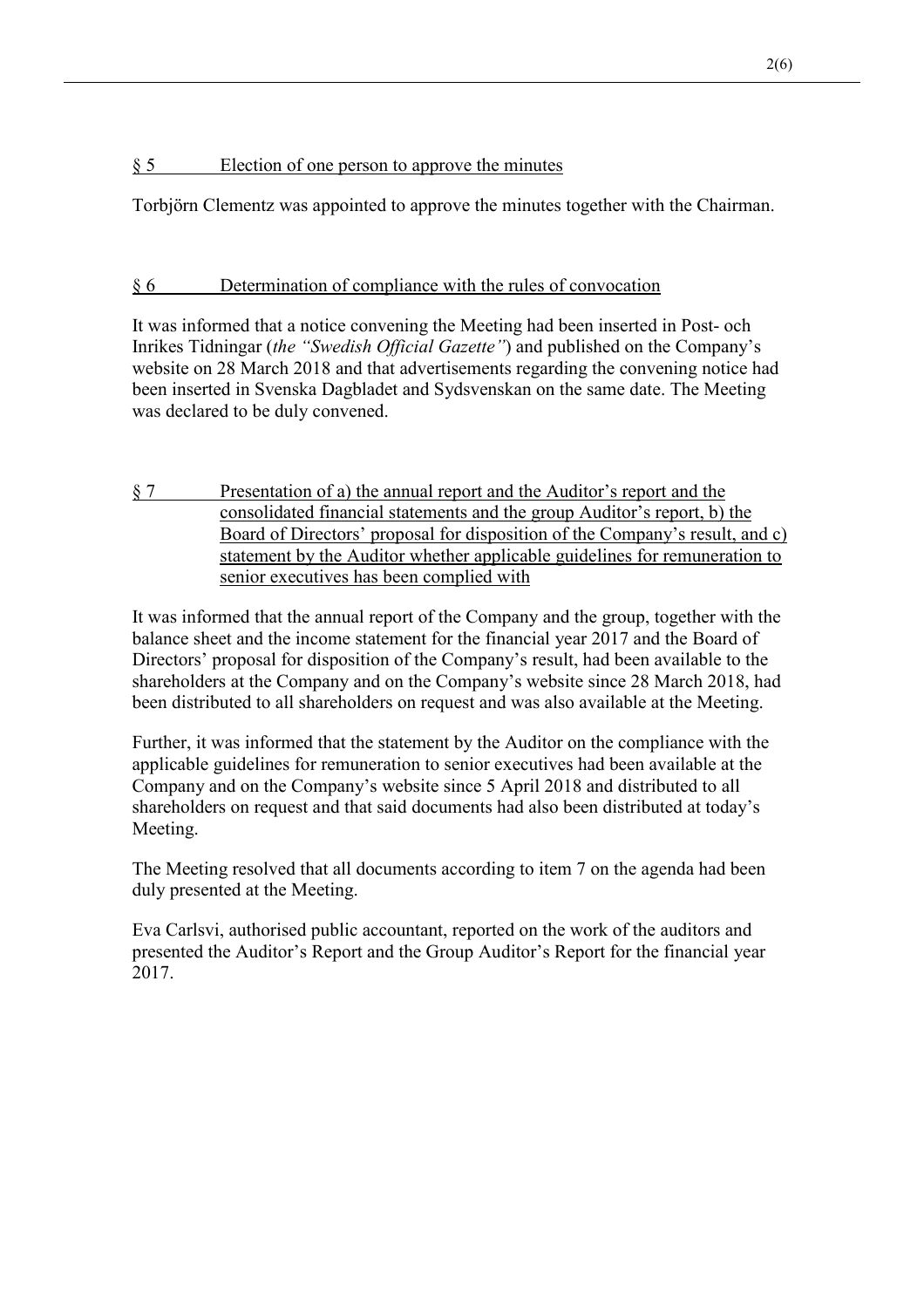### § 8 Report on the work of the Board of Directors and the Committees

The Chairman reported on the work of the Board of Directors and the Remuneration Committee during the financial year 2017.

Lars Olof Nilsson, Chairman of the Audit Committee, reported on the work of the Audit Committee during the financial year 2017.

# § 9 The President's report

The President of the Company, Anders Martinsson, presented a report on the financial year 2017.

The shareholders were given the opportunity to ask questions.

## § 10 a Resolution on the adoption of the statement of income and the balance sheet and the consolidated statement of income and consolidated balance sheet

The Meeting resolved to adopt the presented statement of income and the balance sheet and the consolidated statement of income and consolidated balance sheet, all as per 31 December 2017.

## § 10 b Resolution on the appropriation of the Company's results according to the adopted balance sheet

The Meeting was informed that the Board of Directors' complete proposal for the appropriation of the Company's result is presented in the annual report and the Chairman accounted for the background to the proposal of the Board of Directors. The Meeting resolved that the funds at the disposal of the Meeting, i.e. retained earnings equivalent to SEK 266,100,751, including the loss of the year of SEK 990,087, should be carried forward.

It was resolved that no dividend should be distributed for the financial year 2017.

## § 10 c Resolution on discharge from liability of the Board of Directors and the CEO for the financial year 2017

The Meeting resolved that the Board of Directors and the CEOs should be discharged from liability for the financial year 2017. It was noted that the members of the Board of Directors and the CEO did not participate in the decision regarding their discharge from liability.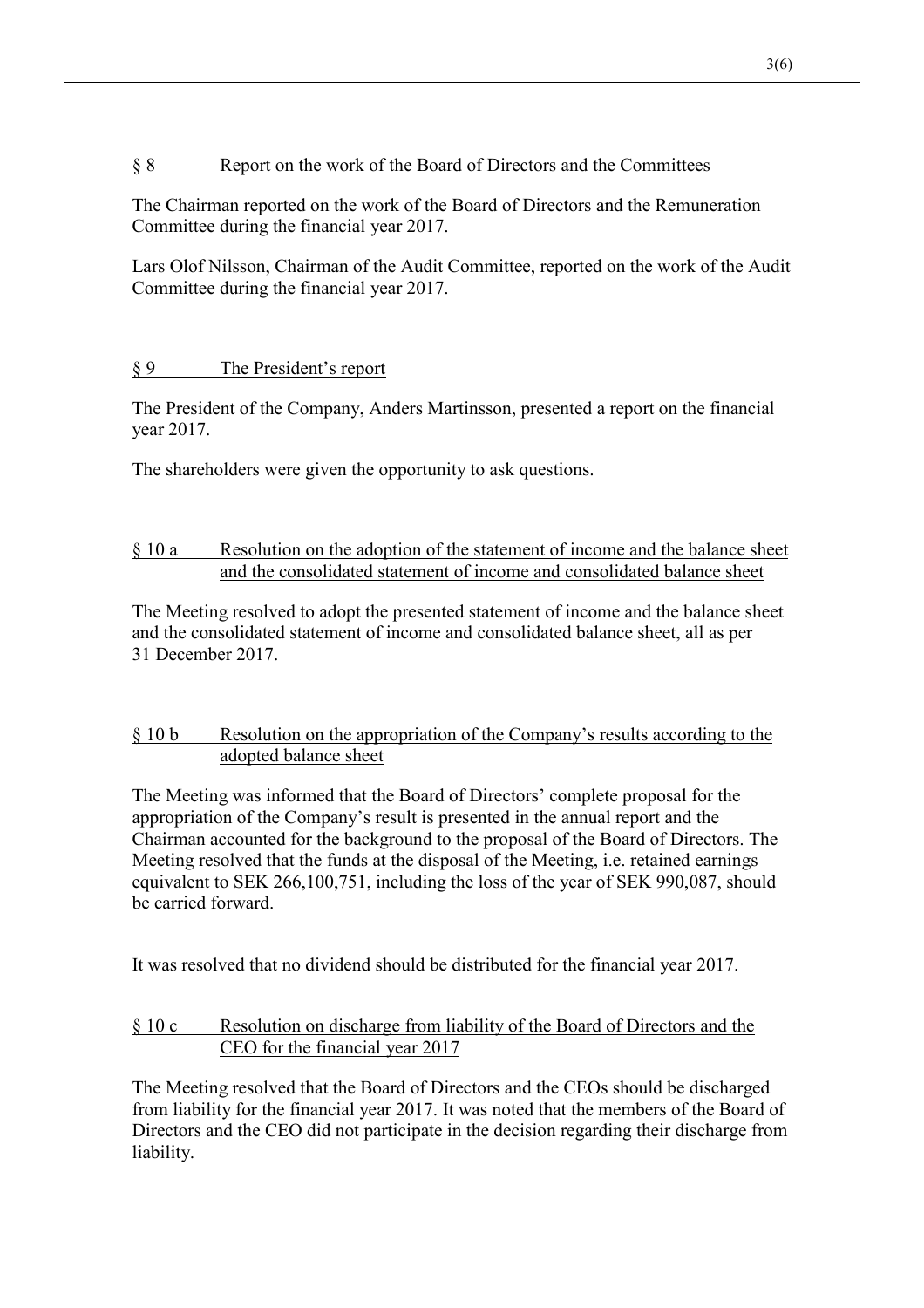### §11 Establishment of the number of members of the Board of Directors

Bengt Stillström, member of the Nomination Committee, presented the work of the Nomination Committee ahead of the Annual General Meeting 2018, as well as the background to the Committee's proposals for the number of Board members.

The Meeting resolved, in accordance with the proposal of the Nomination Committee, that the number of Board members shall be five, with no deputy members.

### §12 Establishment of fees to the Board Members and the Auditor

Bengt Stillström presented the Nomination Committee's proposal for fees to the Board members and the Auditor.

The Meeting resolved in accordance with the proposal of the Nomination Committee that the fees to the Board members shall amount to a total of SEK 1,260,000 of which SEK 420,000 (unchanged) to the Chairman and SEK 210,000 (unchanged) to each of the other members elected at a Meeting and not employed by the Company. For committee work it was resolved that a remuneration of SEK 70,000 (unchanged) shall be paid to the Chairman of the Audit Committee and SEK 40,000 (unchanged) shall be paid to each of the other members of the Audit Committee and that no remuneration (unchanged) shall be paid for work in the Remuneration Committee.

The Meeting resolved, in accordance with the proposal of the Nomination Committee, that fee to the Auditor shall be paid as per approved invoice.

## §13 Election of Board Members

Bengt Stillström presented the Nomination Committee's proposal for Board members for the period up to and including the next Annual General Meeting, entailing reelection of the Board members Lars Olof Nilsson, Mikael Sjölund, Petter Stillström and Jörgen Zahlin and new election of Carina Andersson. As Chairman of the Board of Directors, the Nomination Committee proposed re-election of Petter Stillström.

It was noted that that the proposed Board members' assignments in other companies had been duly presented at the Meeting.

The Meeting resolved to elect members and Chairman of the Board of Directors in accordance with the proposal of the Nomination Committee.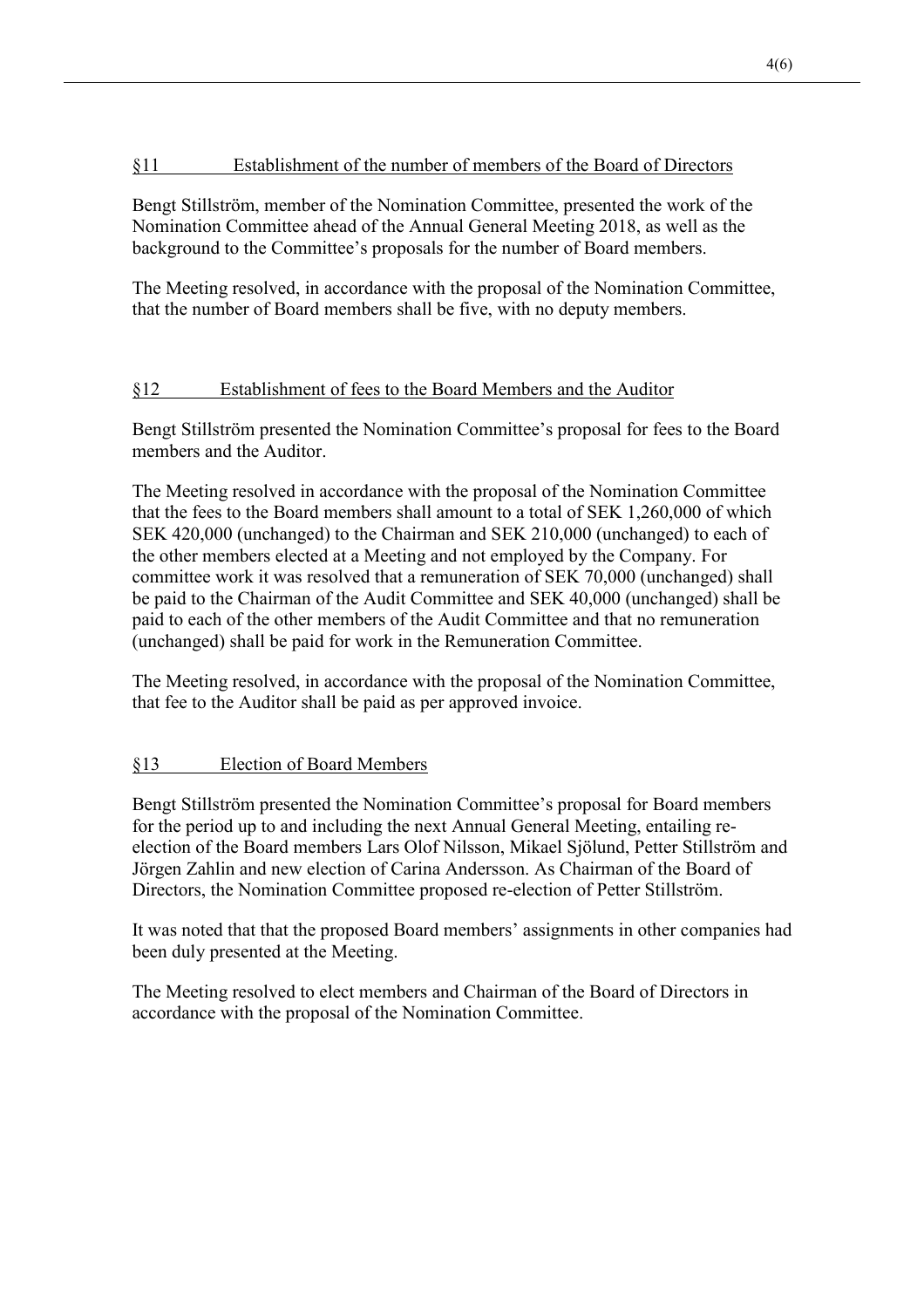## § 14 Election of Auditor

Bengt Stillström presented the Nomination Committee's proposal for Auditor for the coming term of office.

The Meeting resolved, for the period up to and including the next Annual General Meeting, to elect the accounting company Öhrlings PricewaterhouseCoopers AB as the Company's Auditor. It was noted that Öhrlings PricewaterhouseCoopers AB had informed the Company that the authorised public accountant Eva Carlsvi will continue to be auditor in charge.

# § 15 Resolution on guidelines for remuneration to senior executives

The Chairman accounted for the main contents of the Board of Directors' proposal on guidelines for remuneration to senior executives in accordance with Appendix 2.

The Meeting resolved in accordance with the proposal of the Board of Directors.

## § 16 Resolution on authorisation of the Board of Directors to decide on transfer of the company's own shares

The Chairman accounted for the main contents of the Board of Directors' proposal on authorisation of the Board of Directors to decide on transfer of the company's own shares in accordance with Appendix 3.

The Meeting resolved in accordance with the proposal of the Board of Directors. It was noted that the resolution was unanimous.

§ 17 Closing of the Meeting

The Chairman then closed the Meeting.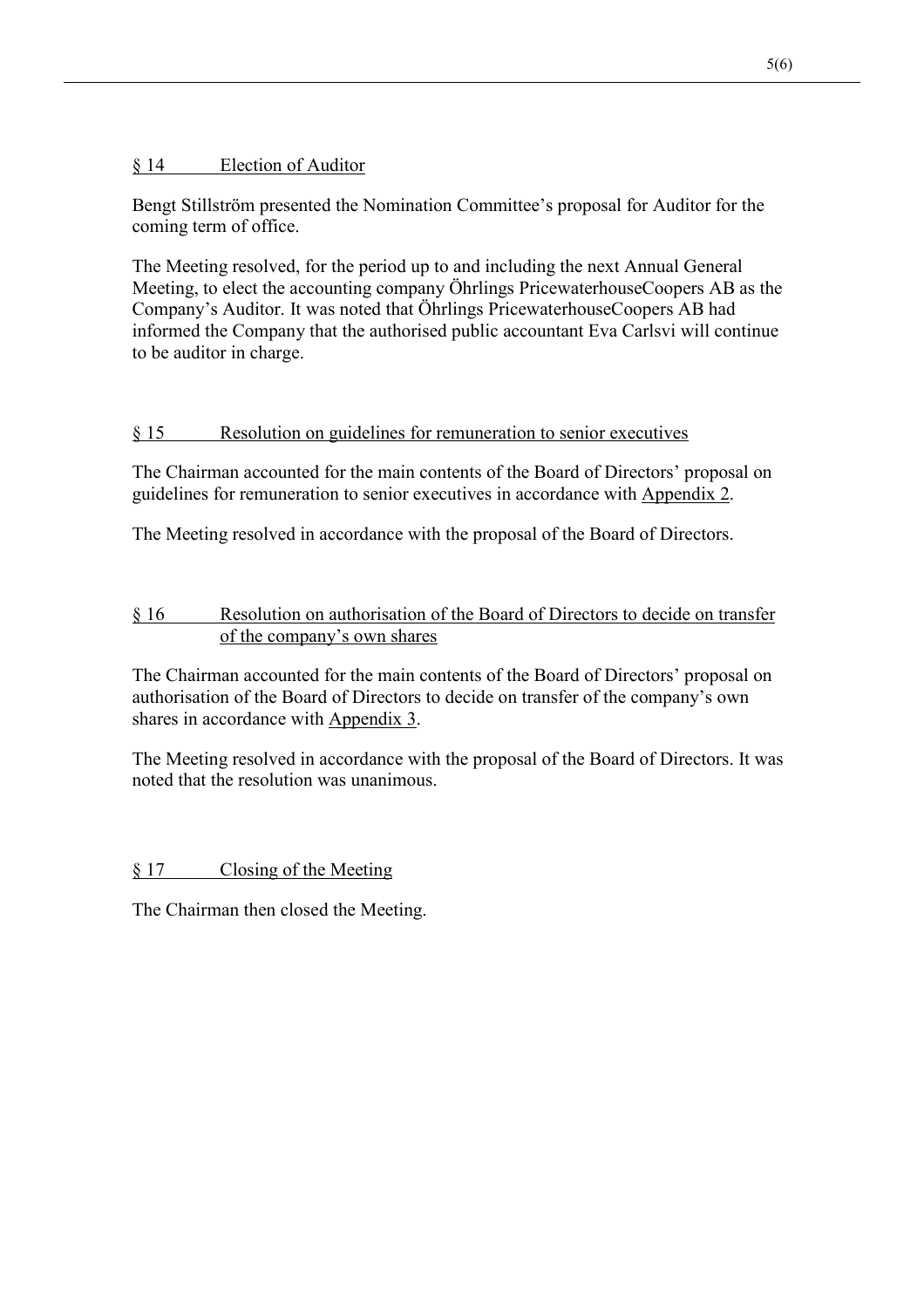Nothing further was considered. As above:

Daniel Fäldt

Approved:

Petter Stillström

Torbjörn Clementz

 $\frac{1}{2}$  ,  $\frac{1}{2}$  ,  $\frac{1}{2}$  ,  $\frac{1}{2}$  ,  $\frac{1}{2}$  ,  $\frac{1}{2}$  ,  $\frac{1}{2}$  ,  $\frac{1}{2}$  ,  $\frac{1}{2}$  ,  $\frac{1}{2}$  ,  $\frac{1}{2}$  ,  $\frac{1}{2}$  ,  $\frac{1}{2}$  ,  $\frac{1}{2}$  ,  $\frac{1}{2}$  ,  $\frac{1}{2}$  ,  $\frac{1}{2}$  ,  $\frac{1}{2}$  ,  $\frac{1$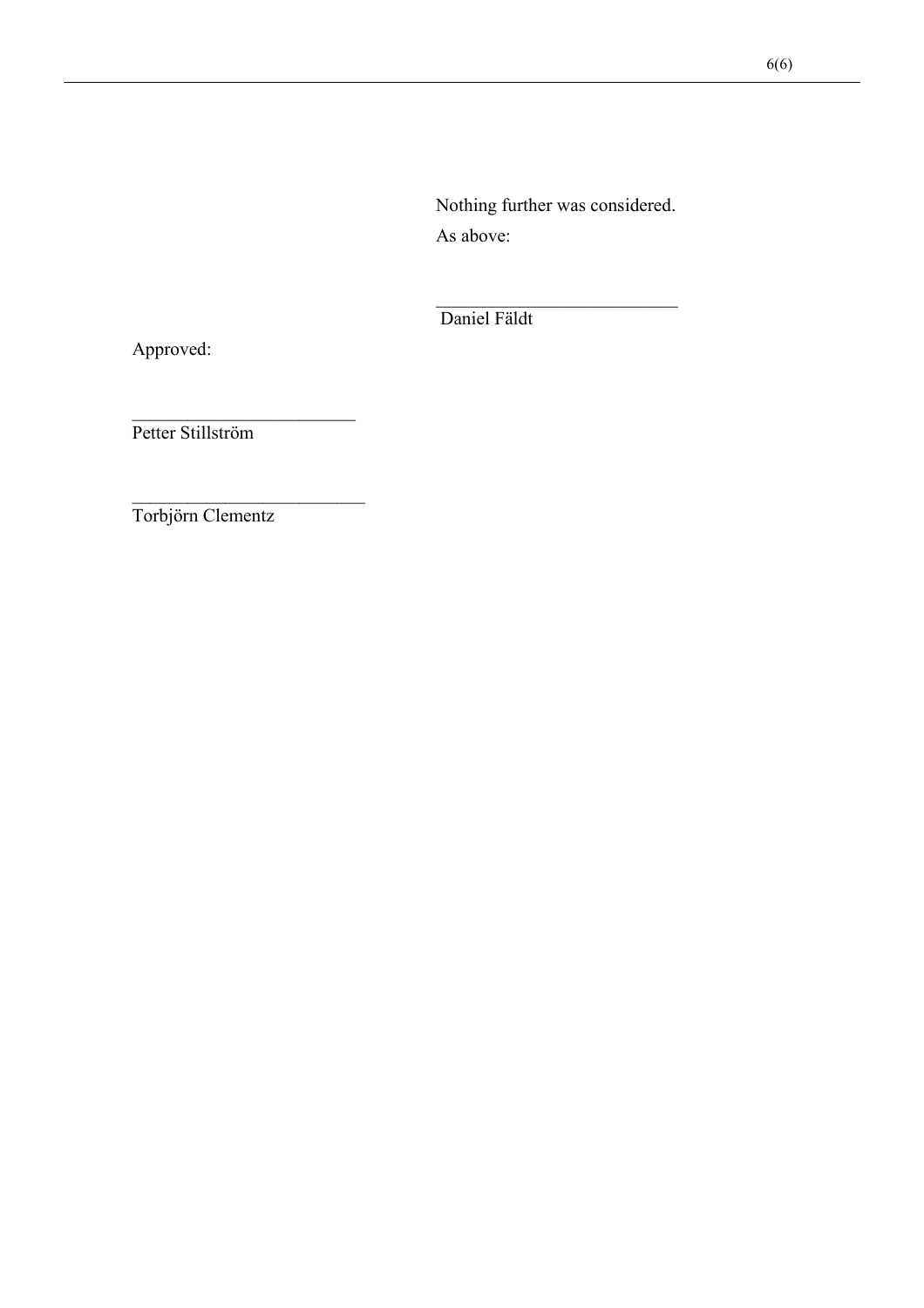### **Appendix 2**

## **THE BOARD OF DIRECTORS' OF BE GROUP AB PROPOSAL FOR GUIDELINES FOR REMUNERATION TO SENIOR EXECUTIVES**

The Board of Directors of BE Group AB (publ) proposes the Annual General Meeting 2018 to resolve on the following guidelines for remuneration to senior executives.

\_\_\_\_\_\_\_\_\_\_\_\_\_\_\_\_\_\_\_\_\_\_\_\_\_\_\_\_\_\_\_\_\_\_\_\_\_\_\_\_\_\_\_\_\_\_\_\_\_\_\_\_\_\_\_\_\_\_\_\_\_\_\_\_\_\_\_\_\_\_

### **1. Scope of the guidelines etc.**

These guidelines cover the remuneration and other terms of employment for individuals who are part of the group management during the validity of the guidelines.

### **2. Basic principles and remuneration elements**

The remuneration to senior executives shall consist of a fixed salary, variable salary, pension and other benefits. The total remuneration shall be in accordance with market conditions and be revised annually.

### *Fixed remuneration*

The fixed remuneration for senior executives of BE Group shall be individual and differentiated with regard to the responsibility and achievements of the individual and shall be set annually.

### *Variable remuneration*

Variable remuneration shall be related to the fulfilment of annual predetermined well defined targets. Bonus shall be limited to a pre-determined maximum amount. The senior executives' bonus shall amount to a maximum of 50 per cent of the fixed remuneration.

### *Pension*

Pension payments shall be fee based and shall correspond to a maximum of 30 per cent of the fixed annual salary.

Senior executives having their residence outside Sweden may be offered pension plans that are competitive in the country of residence.

### *Terms of notice for termination*

Upon notice by BE Group, the fixed salary during the notice period shall correspond to a maximum of 12 months' fixed salary. Upon notice given by a senior executive, the notice period shall amount to a maximum of 6 months without any right to severance pay.

### *Other benefits*

Other benefits, such as company car and private health insurance, may be provided to the extent this is considered customary for senior executives holding equivalent positions on the labour market where the executive is active.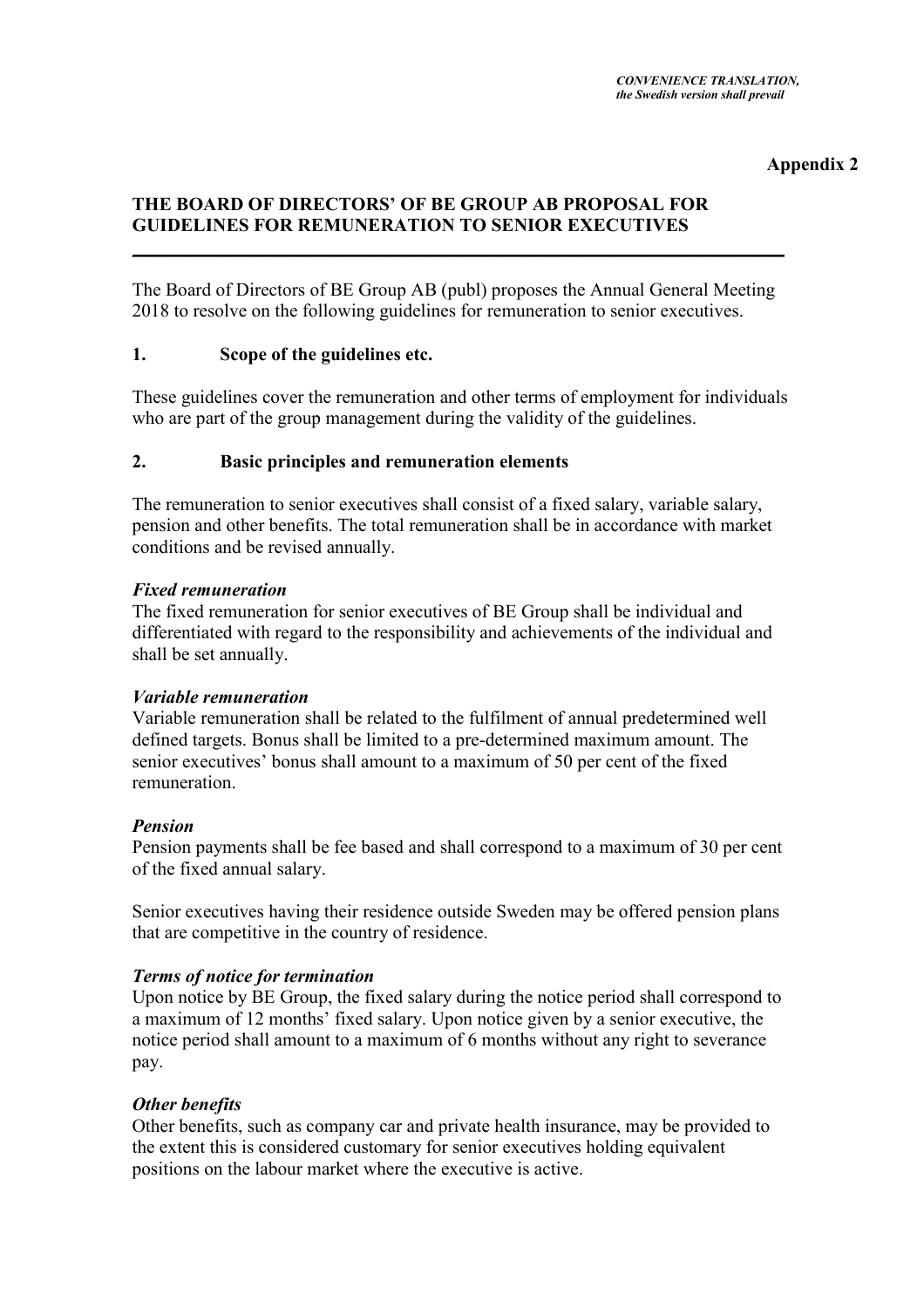## **3. The Board of Directors' preparations and resolutions as regards remuneration and other terms of employment for senior executives**

The remuneration committee, appointed within the Board of Directors, prepares matters relating to remuneration and other terms of employment for senior executives. Decisions regarding remuneration to the President and CEO are made by the Board of Directors in its entirety. In respect of other senior executives, decisions on remunerations are made by the remuneration committee upon proposal from the President.